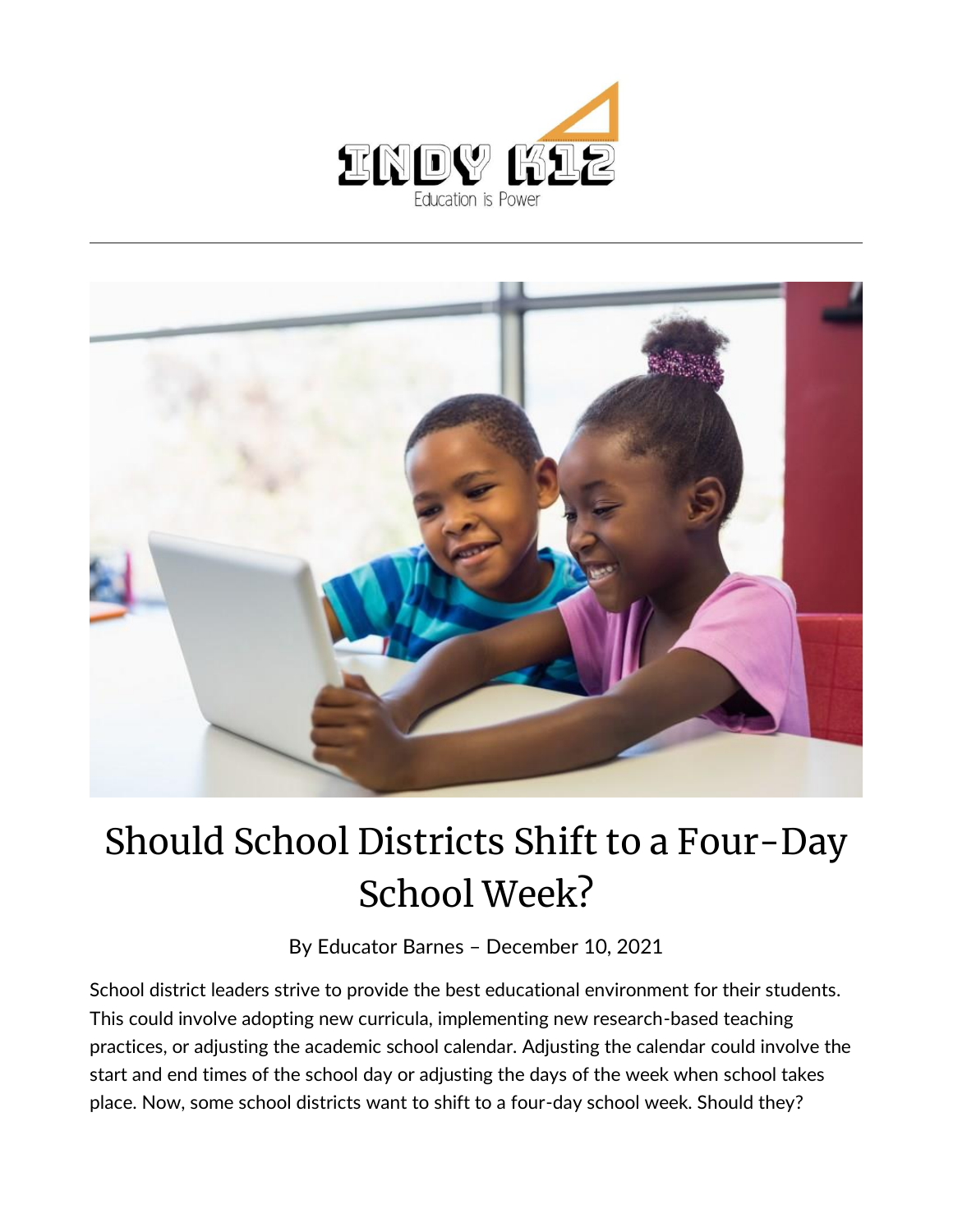Teachers in Portland, Oregon are [proposing](https://www.kgw.com/article/news/education/portland-teachers-self-taught-days-students/283-626f049f-571e-406b-b25e-5be9a24c41f0?fbclid=IwAR3PqiuFVNoUCVh6kZ9dfpBzvWQ-hLdDLGPdyGuu0BISWeOjX9Bo5TXxKRE) a four-day week for high school students. The fifth day would be a self-taught day with teachers being available for part of the day to help with school work. A [recent study](https://www.educationnext.org/shrinking-school-week-effects-four-day-schedule-student-achievement/) found that half of the states in the US have at least one fourday week school. Three states, Maine, Massachusetts, and New Jersey, used to have at least one four-day week school but do not any longer. What was most startling about the study was the negative impact of a four-day week.

Four-day school weeks tend to reduce instructional time. Some schools might redistribute the hours from the fifth day by lengthening each day during the four-day week. For schools that switch to a four-day school week and instructional time is lost, the study showed that "student achievement drops when schools switch to a four-day schedule, and that those negative trends continue so long as five-day schedules are not restored."

Four-day school weeks tend to happen in western states. [Another study](https://www.rand.org/pubs/research_briefs/RBA373-1.html) focused on a few of those states. After an eight-year period of time, the study showed the student achievement began to increase; however, the achievement was still lower than schools that had a five-day school week.

During the pandemic, the four-day school week has been floated as an idea not for the students but for the [teachers.](https://www.kxlf.com/homepage-showcase/st-regis-considering-4-day-school-week-to-help-teachers) Teachers have reported low morale and mental health issues. Since the great resignation also includes teachers, school district leaders are trying to find solutions to retain staff. Is this the answer? What is the impact on families?

If teachers' mental health is plummeting the root cause should be addressed. Having less time with students may not address the issue.

Secondary students may be able to stay home alone, but this is not best for our younger elementary students. School districts would need to partner with organizations that could provide childcare while parents are at work.

If school districts meet the minimum number of school days and required instructional hours for each content, switching to a four-day week could be an option. School district leaders would also need to set academic benchmarks they would like to meet under a four-day school week. Most importantly, it should be clear what teachers should be doing on the fifth day and district leaders should make sure parents support the shift.